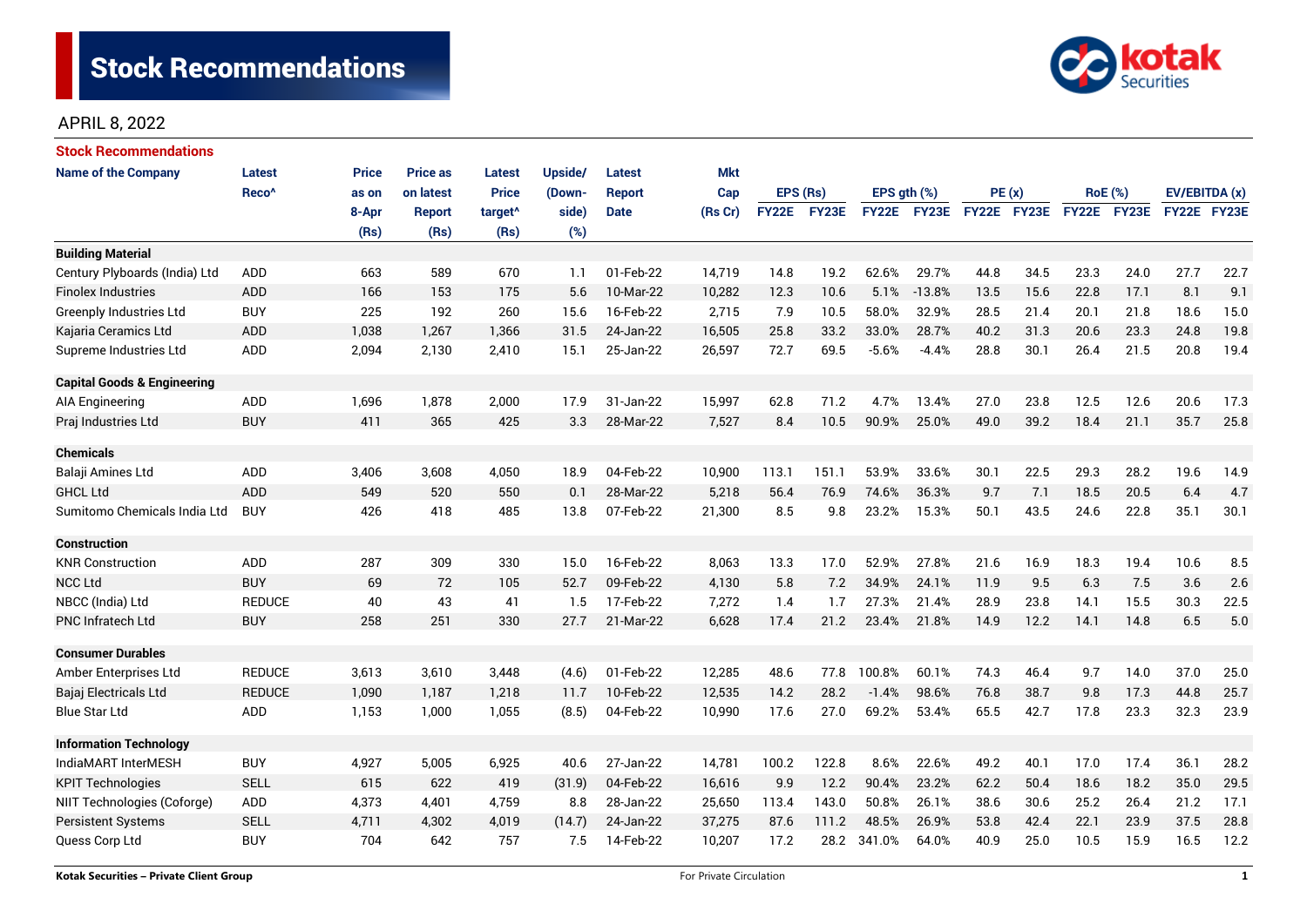

| <b>Stock Recommendations</b>       |                   |              |                 |                     |         |               |            |              |       |              |                  |             |      |                |             |               |      |
|------------------------------------|-------------------|--------------|-----------------|---------------------|---------|---------------|------------|--------------|-------|--------------|------------------|-------------|------|----------------|-------------|---------------|------|
| <b>Name of the Company</b>         | Latest            | <b>Price</b> | <b>Price as</b> | <b>Latest</b>       | Upside/ | Latest        | <b>Mkt</b> |              |       |              |                  |             |      |                |             |               |      |
|                                    | Reco <sup>^</sup> | as on        | on latest       | <b>Price</b>        | (Down-  | <b>Report</b> | Cap        | EPS (Rs)     |       |              | EPS $qth$ $(\%)$ | PE(x)       |      | <b>RoE</b> (%) |             | EV/EBITDA (x) |      |
|                                    |                   | 8-Apr        | Report          | target <sup>^</sup> | side)   | <b>Date</b>   | (Rs Cr)    | <b>FY22E</b> | FY23E | <b>FY22E</b> | <b>FY23E</b>     | FY22E FY23E |      |                | FY22E FY23E | FY22E FY23E   |      |
|                                    |                   | (Rs)         | (Rs)            | (Rs)                | (%)     |               |            |              |       |              |                  |             |      |                |             |               |      |
| <b>Metals &amp; Mining</b>         |                   |              |                 |                     |         |               |            |              |       |              |                  |             |      |                |             |               |      |
| <b>MOIL Ltd</b>                    | <b>BUY</b>        | 188          | 170             | 215                 | 14.1    | 18-Feb-22     | 5,018      | 14.5         | 16.4  | 95.9%        | 13.1%            | 13.0        | 11.5 | 11.5           | 12.2        | 6.8           | 5.2  |
| APL Apollo Tubes Ltd               | <b>BUY</b>        | 1,006        | 820             | 980                 | (2.6)   | 28-Jan-22     | 25,146     | 21.0         | 27.0  | $-27.6%$     | 28.6%            | 47.9        | 37.3 | 26.7           | 26.8        | 27.7          | 22.0 |
|                                    |                   |              |                 |                     |         |               |            |              |       |              |                  |             |      |                |             |               |      |
| Oil & Gas                          |                   |              |                 |                     |         |               |            |              |       |              |                  |             |      |                |             |               |      |
| Chennai Petroleum Corp             | <b>BUY</b>        | 163          | 104             | 127                 | (21.9)  | 25-Jan-22     | 2,423      | 30.3         | 18.2  | 75.1%        | $-39.9%$         | 5.4         | 8.9  | 24.6           | 12.5        | 7.2           | 8.9  |
| Gujarat Gas                        | ADD               | 529          | 660             | 734                 | 38.9    | 10-Feb-22     | 36,364     | 18.7         | 26.7  | 0.5%         | 42.8%            | 28.3        | 19.8 | 24.3           | 27.3        | 17.3          | 12.4 |
| <b>MRPL</b>                        | <b>ADD</b>        | 50           | 47              | 50                  | (0.7)   | 31-Jan-22     | 8,821      | 1.2          | 6.8   | $-137.5%$    | 466.7%           | 42.0        | 7.4  | 4.7            | 23.8        | 13.9          | 9.1  |
|                                    |                   |              |                 |                     |         |               |            |              |       |              |                  |             |      |                |             |               |      |
| <b>Paints</b>                      |                   |              |                 |                     |         |               |            |              |       |              |                  |             |      |                |             |               |      |
| Akzo Nobel India Ltd               | <b>BUY</b>        | 1,913        | 1,887           | 2,670               | 39.6    | 14-Feb-22     | 8,933      | 57.9         | 67.2  | 27.3%        | 16.1%            | 33.0        | 28.5 | 17.9           | 19.7        | 19.9          | 16.9 |
|                                    |                   |              |                 |                     |         |               |            |              |       |              |                  |             |      |                |             |               |      |
| <b>Pharmaceuticals</b>             |                   |              |                 |                     |         |               |            |              |       |              |                  |             |      |                |             |               |      |
| <b>Suven Pharmaceuticals</b>       | <b>REDUCE</b>     | 613          | 561             | 550                 | (10.3)  | 17-Aug-21     | 15,574     | 16.9         | 21.1  | 19.0%        | 24.9%            | 36.3        | 29.1 | 27.6           | 26.5        | 28.5          | 22.3 |
|                                    |                   |              |                 |                     |         |               |            |              |       |              |                  |             |      |                |             |               |      |
| <b>Transportation</b>              |                   |              |                 |                     |         |               |            |              |       |              |                  |             |      |                |             |               |      |
| Aegis Logistics Ltd                | <b>BUY</b>        | 228          | 216             | 310                 | 35.8    | 14-Feb-22     | 7,627      | 12.6         | 13.6  | 28.6%        | 7.9%             | 18.1        | 16.8 | 20.4           | 19.0        | 10.4          | 9.3  |
| <b>Allcargo Global Logistics</b>   | <b>BUY</b>        | 359          | 346             | 430                 | 19.8    | 15-Feb-22     | 8,833      | 27.7         | 31.3  | 246.3%       | 13.0%            | 13.0        | 11.5 | 21.2           | 20.1        | 6.9           | 5.8  |
| <b>Blue Dart Express</b>           | <b>BUY</b>        | 6,528        | 6,926           | 7,975               | 22.2    | 01-Feb-22     | 15,537     | 115.0        | 134.0 | 98.3%        | 16.5%            | 56.8        | 48.7 | 36.2           | 33.3        | 16.2          | 14.0 |
| <b>VRL Logistics Ltd</b>           | <b>BUY</b>        | 494          | 499             | 625                 | 26.5    | 04-Feb-22     | 4,505      | 11.3         | 18.3  | 117.3%       | 61.9%            | 43.7        | 27.0 | 14.3           | 21.6        | 13.9          | 10.5 |
|                                    |                   |              |                 |                     |         |               |            |              |       |              |                  |             |      |                |             |               |      |
| <b>Others</b>                      |                   |              |                 |                     |         |               |            |              |       |              |                  |             |      |                |             |               |      |
| Bata India Ltd                     | <b>BUY</b>        | 1,968        | 1,895           | 2,380               | 20.9    | 10-Feb-22     | 25,385     | 27.0         | 36.6  | $-509.1%$    | 35.6%            | 72.9        | 53.8 | 16.3           | 19.4        | 35.8          | 28.6 |
| <b>Central Depository Services</b> | <b>REDUCE</b>     | 1,461        | 1,510           | 1,505               | 3.0     | 10-Feb-22     | 15,339     | 29.9         | 34.8  | 55.7%        | 16.4%            | 48.9        | 42.0 | 28.5           | 26.6        | 38.9          | 33.4 |
| EPL Ltd                            | <b>ADD</b>        | 184          | 187             | 205                 | 11.5    | 10-Feb-22     | 5,793      | 7.1          | 8.6   | $-6.6%$      | 21.1%            | 25.9        | 21.4 | 12.1           | 13.2        | 10.0          | 8.3  |
| JK Paper Ltd                       | <b>ADD</b>        | 332          | 315             | 340                 | 2.5     | 22-Mar-22     | 5,902      | 35.0         | 51.2  | 146.5%       | 46.3%            | 9.5         | 6.5  | 19.6           | 23.1        | 5.9           | 4.4  |
| <b>Radico Khaitan Ltd</b>          | <b>REDUCE</b>     | 910          | 903             | 890                 | (2.1)   | 08-Apr-22     | 12,096     | 20.6         | 24.5  | 1.5%         | 18.9%            | 44.2        | 37.1 | 14.6           | 15.2        | 28.1          | 24.9 |
| <b>VIP Industries Ltd</b>          | <b>REDUCE</b>     | 725          | 648             | 620                 | (14.4)  | 04-Feb-22     | 10,291     | 6.2          |       | 12.0 -187.3% | 93.5%            | 116.9       | 60.4 | 14.3           | 23.2        | 53.0          | 32.8 |
| Welspun Corp Ltd                   | SELL              | 196          | 173             | 120                 | (38.8)  | 14-Feb-22     | 5,195      | 11.9         | 9.2   | $-49.8%$     | $-22.7%$         | 16.5        | 21.3 | 7.8            | 5.9         | 6.9           | 7.7  |

*Source: Kotak Securities - Private Client Group*

All recommendations are with a 12 month perspective from the date of the report/update. Investors are requested to use their discretion while deciding the timing, quantity of investment as well as the exit.

NR NoRated. The investment rating and target price, if any, have been suspended temporarily. Such suspension is in compliance with applicable regulation(s) and/or Kotak Securities policies in circumstances when Kotak Secur

Or its affiliates is acting in an advisory capacity in a merger or strategic transaction involving this company and in certain other circumstances.

**NM Not meaningful**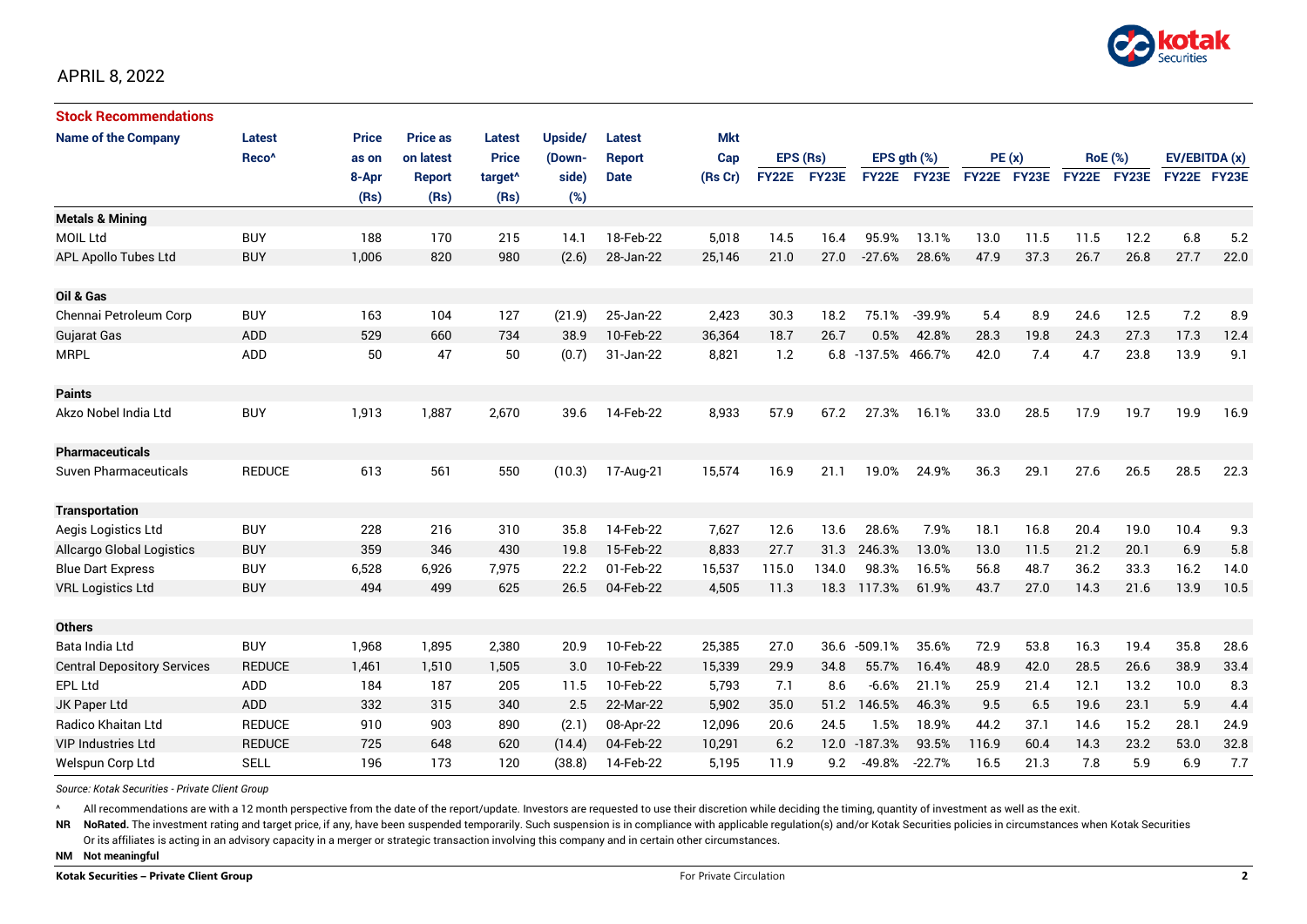

# **RATING SCALE (PRIVATE CLIENT GROUP)**

#### **Definitions of ratings**

| <b>BUY</b>       |                          | - We expect the stock to deliver more than 15% returns over the next 12 months                                                                                                                                                                                                                                                                                                                                                   |
|------------------|--------------------------|----------------------------------------------------------------------------------------------------------------------------------------------------------------------------------------------------------------------------------------------------------------------------------------------------------------------------------------------------------------------------------------------------------------------------------|
| <b>ADD</b>       |                          | - We expect the stock to deliver $5\%$ - 15% returns over the next 12 months                                                                                                                                                                                                                                                                                                                                                     |
| <b>REDUCE</b>    |                          | - We expect the stock to deliver -5% - +5% returns over the next 12 months                                                                                                                                                                                                                                                                                                                                                       |
| <b>SELL</b>      |                          | - We expect the stock to deliver $\lt$ -5% returns over the next 12 months                                                                                                                                                                                                                                                                                                                                                       |
| <b>NR</b>        | $\overline{\phantom{0}}$ | Not Rated. Kotak Securities is not assigning any rating or price target to the stock.                                                                                                                                                                                                                                                                                                                                            |
|                  |                          | The report has been prepared for information purposes only.                                                                                                                                                                                                                                                                                                                                                                      |
| <b>SUBSCRIBE</b> | $-$                      | We advise investor to subscribe to the IPO.                                                                                                                                                                                                                                                                                                                                                                                      |
| <b>RS</b>        | -                        | Rating Suspended. Kotak Securities has suspended the investment rating and price target for this stock, either because there is not a sufficient fundamental basis for determining, or there<br>are legal, regulatory or policy constraints around publishing, an investment rating or target. The previous investment rating and price target, if any, are no longer in effect for this stock and<br>should not be relied upon. |
| <b>NA</b>        |                          | $-$ Not Available or Not Applicable. The information is not available for display or is not applicable                                                                                                                                                                                                                                                                                                                           |
| <b>NM</b>        | $-$                      | Not Meaningful. The information is not meaningful and is therefore excluded.                                                                                                                                                                                                                                                                                                                                                     |
| <b>NOTE</b>      | $\overline{\phantom{0}}$ | Our target prices are with a 12-month perspective. Returns stated in the rating scale are our internal benchmark.                                                                                                                                                                                                                                                                                                                |

# **FUNDAMENTAL RESEARCH TEAM (PRIVATE CLIENT GROUP)**

| <b>Shrikant Chouhan</b>                                                                                | Arun Agarwal                                                                                                    | <b>Amit Agarwal, CFA</b>            | <b>Hemali Dhame</b>          |
|--------------------------------------------------------------------------------------------------------|-----------------------------------------------------------------------------------------------------------------|-------------------------------------|------------------------------|
| <b>Head of Research</b>                                                                                | Auto & Auto Ancillary                                                                                           | <b>Transportation, Paints, FMCG</b> | <b>Banking &amp; Finance</b> |
| shrikant.chouhan@kotak.com                                                                             | arun.agarwal@kotak.com                                                                                          | agarwal.amit@kotak.com              | Hemali.Dhame@kotak.com       |
| +91 22 6218 5408                                                                                       | +91 22 6218 6443                                                                                                | +91 22 6218 6439                    | +91 22 6218 6433             |
| <b>Jatin Damania</b>                                                                                   | Purvi Shah                                                                                                      | <b>Rini Mehta</b>                   | K. Kathirvelu                |
| Metals & Mining, Midcap                                                                                | Pharmaceuticals                                                                                                 | <b>Research Associate</b>           | <b>Support Executive</b>     |
| jatin.damania@kotak.com                                                                                | purvi.shah@kotak.com                                                                                            | rini.mehta@kotak.com                | k.kathirvelu@kotak.com       |
| +91 22 6218 6440                                                                                       | +91 22 6218 6432                                                                                                | +91 80801 97299                     | +91 22 6218 6427             |
| <b>Sumit Pokharna</b><br>Oil and Gas. Information Tech<br>sumit.pokharna@kotak.com<br>+91 22 6218 6438 | Pankaj Kumar<br><b>Construction, Capital Goods &amp; Midcaps</b><br>pankajr.kumar@kotak.com<br>+91 22 6218 6434 |                                     |                              |

## **TECHNICAL RESEARCH TEAM (PRIVATE CLIENT GROUP)**

| <b>Shrikant Chouhan</b>    | <b>Amol Athawale</b>    |   |
|----------------------------|-------------------------|---|
| shrikant.chouhan@kotak.com | amol.athawale@kotak.com |   |
| +91 22 6218 5408           | +91 20 6620 3350        | s |
|                            |                         |   |

#### **Shrikant Chouhan Amol Athawale Sayed Haider** Research Associate [sayed.haider@kotak.com](mailto:sayed.haider@kotak.com) +91 22 62185498

## **DERIVATIVES RESEARCH TEAM (PRIVATE CLIENT GROUP)**

[sahaj.agrawal@kotak.com](mailto:sahaj.agrawal@kotak.com) [prashanth.lalu@kotak.com](mailto:prashanth.lalu@kotak.com) [prasenjit.biswas@kotak.com](mailto:prasenjit.biswas@kotak.com) +91 22 6218 5497 +91 33 6615 6273

**Sahaj Agrawal Prashanth Lalu Prasenjit Biswas, CMT, CFTe**